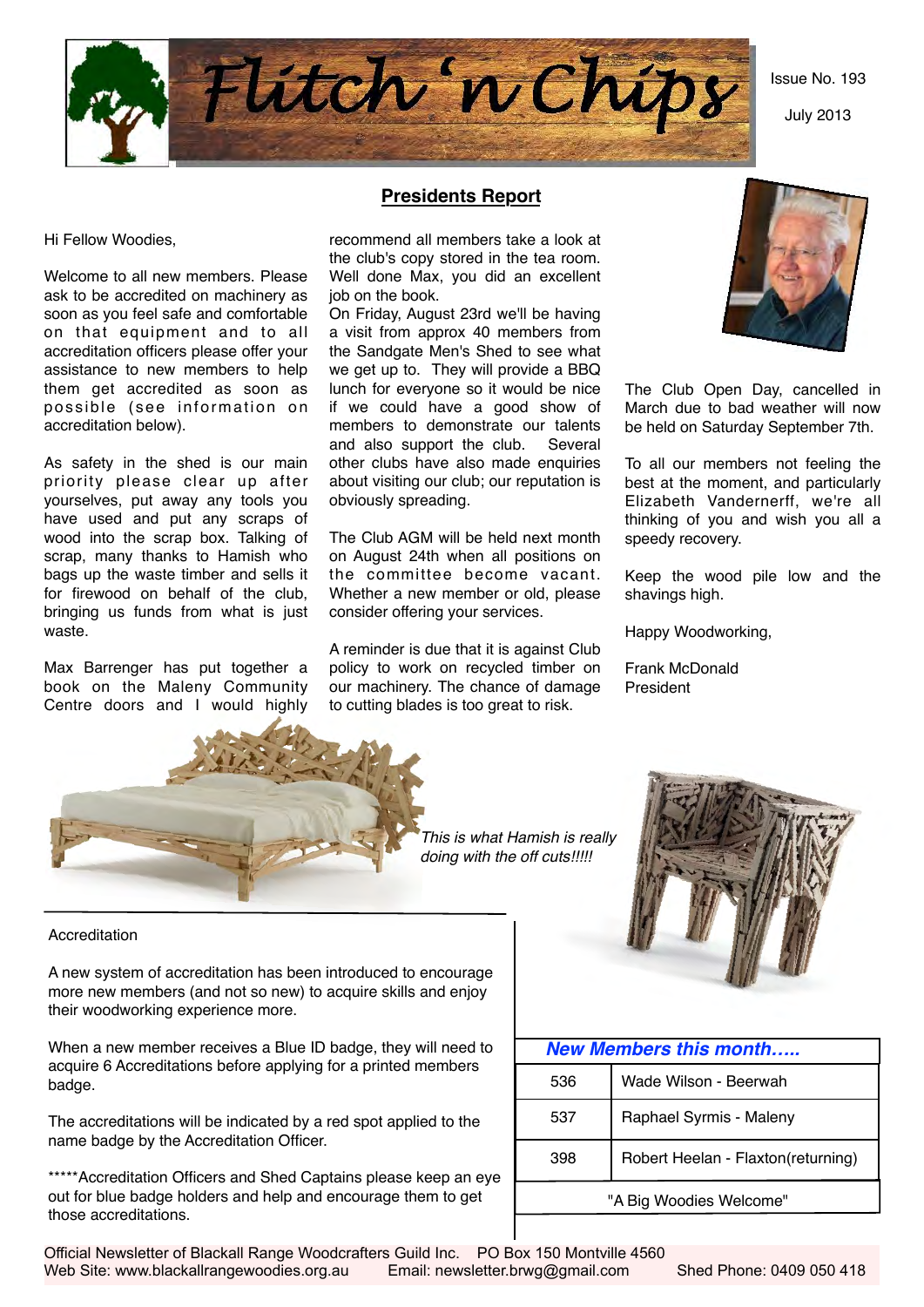by Brian Harris

- 29/6 Old 18" band saw has been refurbished with new tyres vulcanised onto the old wheels, this time they are crowned to ensure that the blade stays centrally on the wheel. Other modifications have also been made thanks to the welding capabilities of Ted. This saw will now be used for cutting blanks for turning.
- 1/7 A new Bosch Orbital sander has been purchased as it was not economical to repair the worn out one.
- 6/7 Laguna 18" Band Saw New blade fitted and a tall fence has also been supplied to enable veneers to be cut. It is also envisaged that a 25mm bi-metal blade will make a considerable difference when

# Tips and Tricks

## By Warne Wilson

cutting edges.

saw blade.

#### SHARPENING ROUTER BITS.

Router bits wear like any other cutting tool, and sooner or later you will notice roughness or tear-out in the cut, or worse than that, smoke in the air from a bit that is rubbing, not cutting. The best advice I can give is to send the bit away for sharpening, but there are a couple of things you can do at home to help keep bits clean and sharp:

CLEANING. The first thing I do to a blunt router bit is to give it a good scrub with methylated spirits and an old toothbrush (Or a new one!) to remove any dust, resin or tar build up. (But don't soak it, particularly if it has a bearing.) Then, if the bit has a bearing, remove it with an allen key.

HONING. The next thing is to touch up the cutting edges. For this use diamond honing files. (You've seen these files. They're colourful pieces of plastic about 25mm x 120mm with various grits of abrasive adhered to one or both sides.)

BANDSAWS - Possibly the safest woodworking machines when used correctly, but these machines are involved in safety incidents causing blade breaks. One such incident occurred during last month when a member tried to cut a round piece of wood on our new Laguna band saw. The piece was not supported and the blade grabbed, causing deformation and breakage of the blade. Fortunately the operator was not injured. We have jigs available to support

# Safety Notes

By Warne Wilson and Dave Banister



be in contact with the diamond file

for that purpose.

slipping off.

strokes across the file.

round pieces of wood on the bandsaws. If you are unsure please ask the shed captain for guidance.

Other broken and deformed blades in the past have been caused by members attempting to cut irregularly shaped pieces, particularly when cutting turning blanks. Please make sure that the side in contact with the plate is flat with no possibility of rocking.

Don't try to touch up or sharpen the contoured edges of a router bit. Not only will this change the cutting profile, it can also affect the balance of the bit, which can be dangerous. Only hone the flat surfaces (the fronts) of the

it is fitted. So this saw will no longer be used to cut out turning blanks, the old 18" saw is there

10/7 14" Band Saw - Adjustments to the blade guide bearings have been made to stop the blade

Hegner Scroll Saw - Someone has used excessive force when fitting a blade to this saw, bending the top bracket and requiring a spanner to loosen the blade clamp, as the key supplied with the machine for the purpose was also bent. Such force is not required to secure a scroll

Usually it takes just a couple of strokes over a medium grit diamond file, followed by a couple passes over a fine-grit diamond file. To do this, clamp the file along the edge of your bench. This way the flat part of the bit can

Use your thumb to keep the flat surface of the carbide cutter perfectly flat on the diamond file. After a couple passes on one flat, do the same for the other flat. To keep the bit "balanced," (both cutters taking an equal bite when routing), try to maintain the same amount of pressure on each flat and make the same number of

Congratulations

To the team at Spicers Clovelly Estate for their 2 wins at the Queensland Good Food Guide 2012 Awards

The Long Apron were proud winners of Regional Restaurant of the Year and awarded 2 Chefs hats



# ALL ABRASIVES **INDUSTRIAL ABRASIVES SUPPLIER**







### **DAVID BLACK PROPRIETOR**

Phone: (07) 5443 9211 Phone: (07) 5443 9527 Mobile: 0413 945 798 (07) 5443 5714 Fax: 4/20 Kayleigh Drive Maroochydore Qld 4558

68 Balmoral Road, Montville, Sunshine Coast Hinterland T. 1300 272 897 www.spicersgroup.com.au

CLOVELLY ESTATE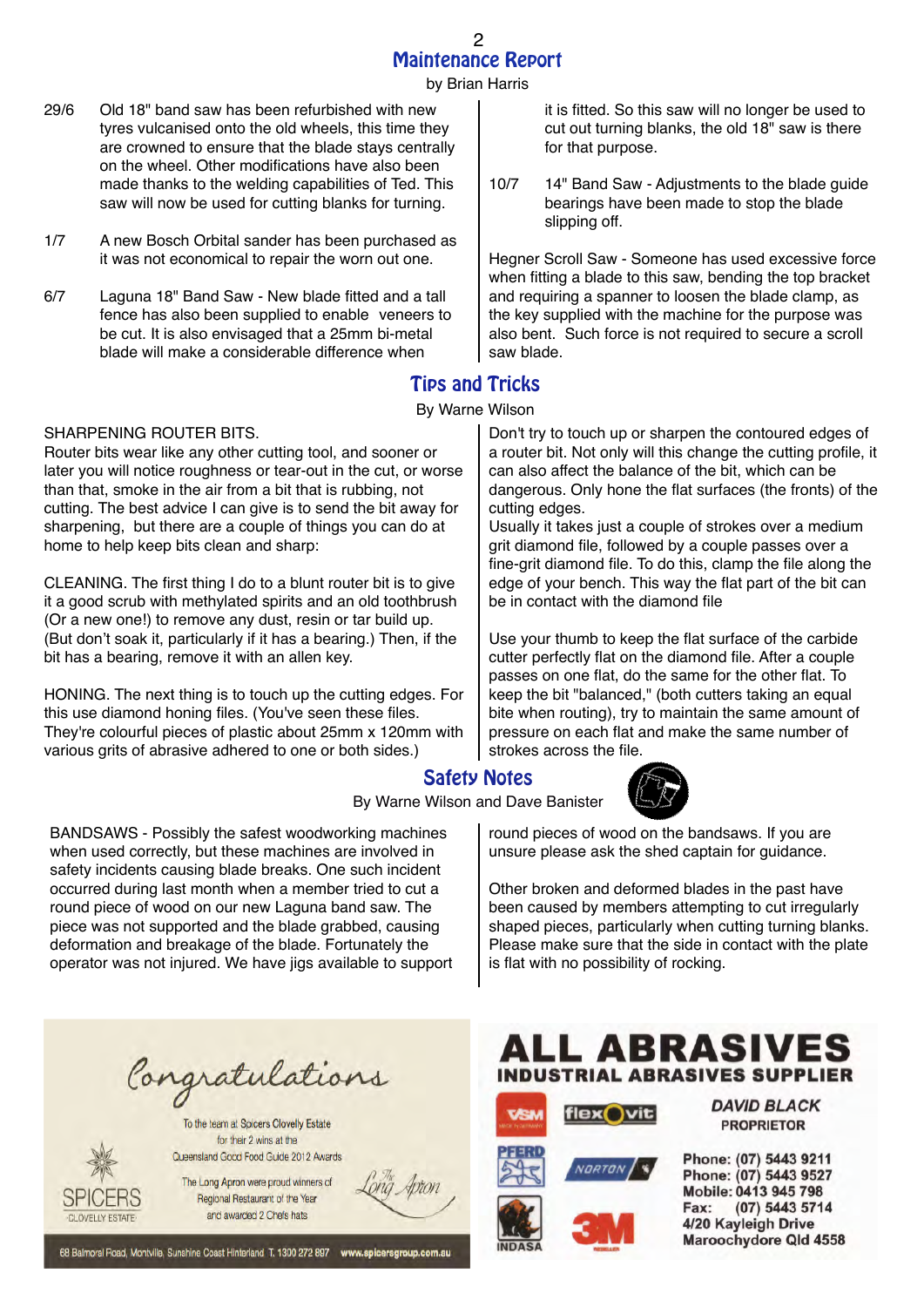



Our June Demo given by turner Ken Rays, renowned for his Thin Wall, Deep Turned and Pierced Bowls was enjoyed by the large number of Members who attended along with the visiting members of the Woodford Men's Shed







I know, I saw it right away too.... No safety helmet or safety glasses…. And no hearing protection!

And I caught something else that is really important: He has no gloves on.

I might be up in age but I am still sharp as a tack. . . .

**MAPLETON HARDWARE** Your handy hardware store.

Come in and see us for all your hardware needs. Hand Tools, Sleepers, Power Tools, Drill Bits, Paint and Stains. **Plus Plumbing and General Hardware** 

#### **Open 7 Days**

Rob, Toni and Laurie

Cnr Obi Obi Rd & Emu Walk **MAPLETON Phone 5445 7773** 

## Gary & Cheryle Campbell

• Comper Trailers • Vehicle Interiors • Furniture Upholstery • Boat & 4WD Canopies Unit 7 / 47 Beerwah Parade, Beerwah 4519 Queensland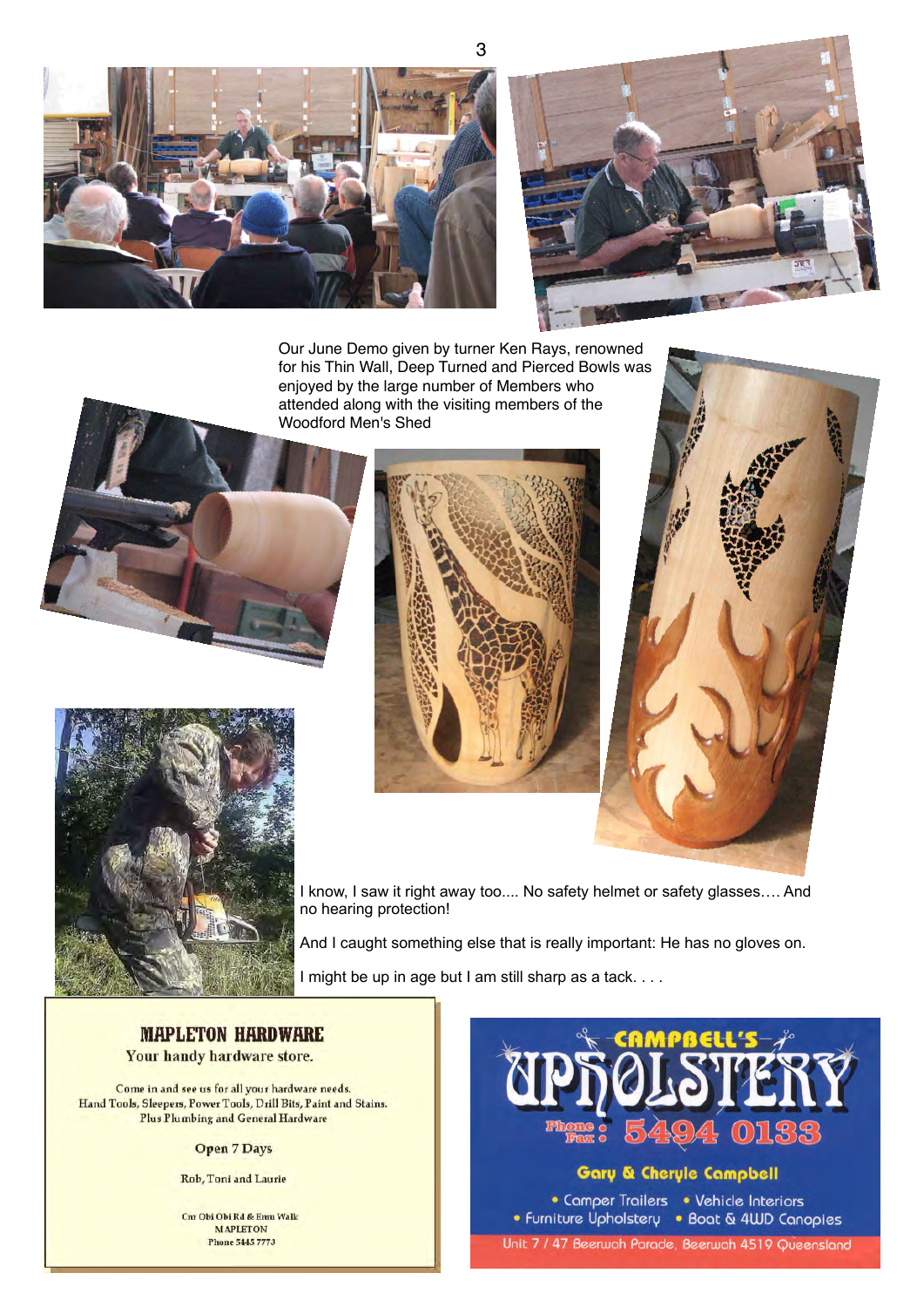## Timber of the Month - prepared by Graham Bradford

#### Mango

Scientific Name. mangifera indica. Family. Anacardiceae Common Name. Mango.

Description and Distrubution. A tree native to South Asia. Mango trees grow up to 35–40 m tall, with a trunk diameter Average Density. 670 kg/m<sup>3</sup> @12% m.c. to 2 m, and a crown radius of 10 m . The trees are longlived, and some specimens still fruit after 300 years. In deep soil, the taproot descends to a depth of 6 m, with profuse, wide-spreading feeder roots; the tree also sends down many anchor roots. The leaves are evergreen, alternate, 15–35 cm long and 6–16 cm broad. When the leaves are young they are orange-pink, rapidly changing to a dark, glossy red, then dark green as they mature. The flowers are produced in terminal panicles 10–40 cm long. Each flower is small and white with five petals 5–10 mm long, with a mild, sweet odor suggestive of lily of the valley. The fruit takes three to six months to ripen. The seed contains the plant embryo.

Properties. Mango trees supply a ready source of reasonably soft, stable timber for use in all facets of the timber craft industry. This timber is particularly susceptible to and is encouraged to accept, spalting. This is a natural phenomena produced when some species of timber are subjected to semi-moist conditions over extended periods. Mildew, watermarking and the forerunners of rot begin to appear, therefore care must be exercised in the control of the process and careful drying is resumed before any destruction occurs. Timber treated in this way displays amazing markings in the finished product. While these markings are deliberately encouraged, the process is a natural one and spalted wood can be sourced from the wild.

Colour. Because of the spalting that is commonly present, the wood can be a kaleidoscope of colors. Normally, heartwood is a golden brown, while other colors such as



yellow and streaks of pink and/or black can also occur. Paler sapwood is not always clearly defined. Curly or mottled grain patterns are also common.

Grain/Texture: Grain can be straight or interlocked, with a medium to coarse texture and good natural luster. Shrinkage: Radial: 2.5%, Tangential: 5.4%, Volumetric: 8.1%, Rot Resistance: Mango is rated anywhere from moderately durable to perishable, and is also susceptible to both fungal and insect attack (lyctus borer).

Workability: If interlocked or wild grain is present, tearout is common when machining. Reaction wood may also be present, which can shift as it is being sawed, potentially causing binding on the blade. It has a fairly high silica content, and will readily dull cutting edges. Glues and finishes well.

Common Uses: Furniture, musical instruments, veneer, plywood, turned objects, and flooring.

Comments: Known much more widely for its fruit, Mango trees also yield beautiful and valuable lumber. The wood is considered very eco-friendly, as some Mango plantations harvest the trees for lumber after they have completed their useful fruit-bearing lifespan.





forward to welcoming<br>I Georgina Thompson.

**DPEN 7 DAYS** n. Tuesday to Saturday 9am-9pm T.S. Sunday & Monday Sam-spm, Tues<br>5445 7450 | info@flaxtongardens.com<br>rive, Flaxton, Sunshine Coast Hinterlan

www.flaxtongardens.com.au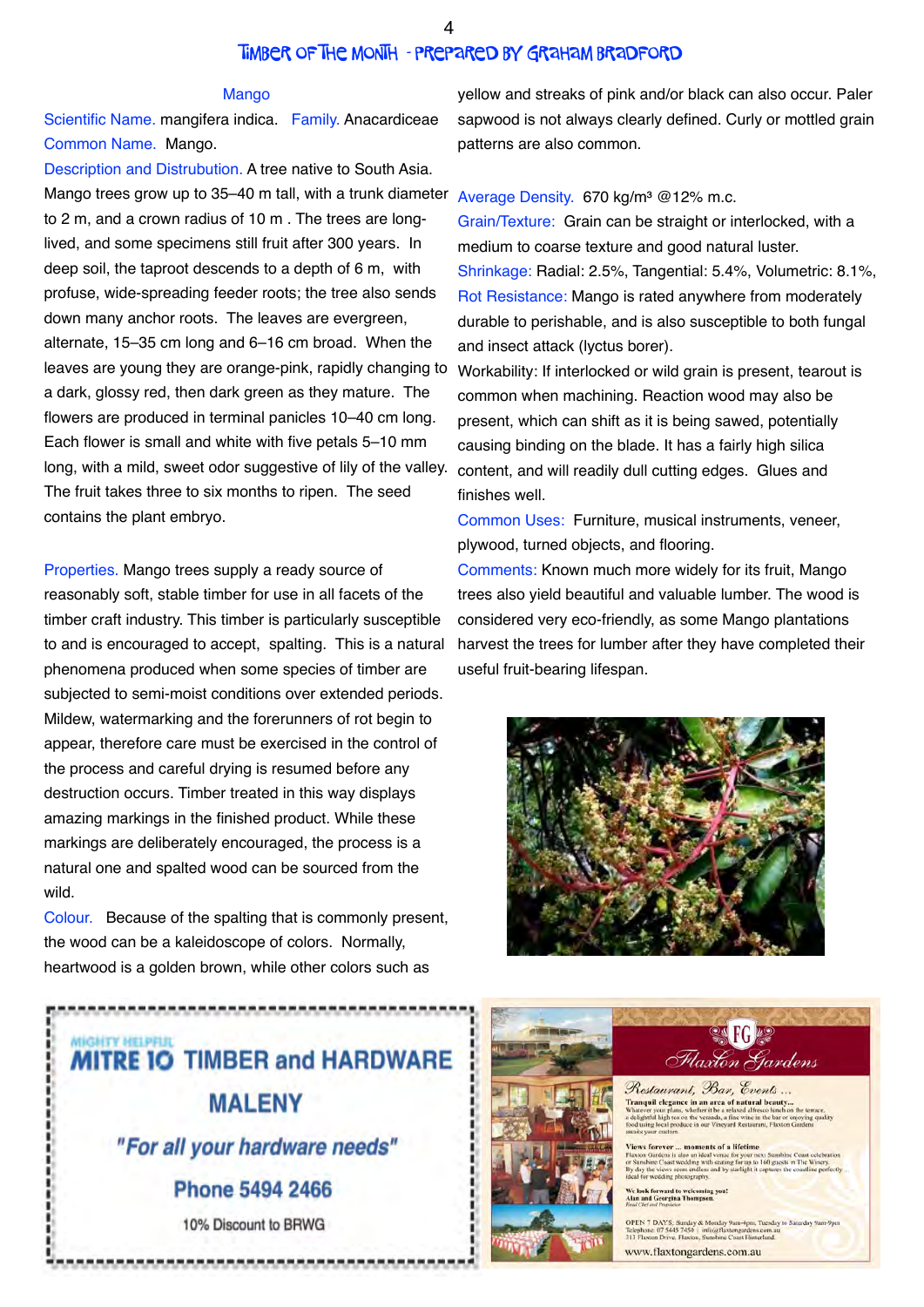# FROM THE WORKBENCH 5

Leigh Boynton has accepted the position of Test Pilot for all Squatters Chairs

> Hugh McKenna has produced another masterpiece for his toy collection.





After much scraping, sanding, staining and lacquering, Graham Shackell returned this chair to its former glory.



Don Meredith didn't have the space for the real thing so produced a "Grandson Clock" using his Scrollsaw.

More scrollsaw work from John Close with this Perpetual Calender

# **Demonstrations** From Lionel Tilley

Our July demo will be conducted by John Holland on the subject of 'preparation of segmented bowls for turning', an excellent way to use up small pieces of timber. An example of one of John's bowls is shown on the right. The date of this demo is the 27th. at 9am





24 hour Fast Glass Replacement

Mobile: 0427 943 733 Phone: 5494 3733 Fax: 5494 3473 6 Lawyer Street, Maleny



Contact Roger Loughnan Real Estate for the largest range of exclusively listed properties on the Blackall Range from \$100,000 - \$2,000,000. Actively supporting our community